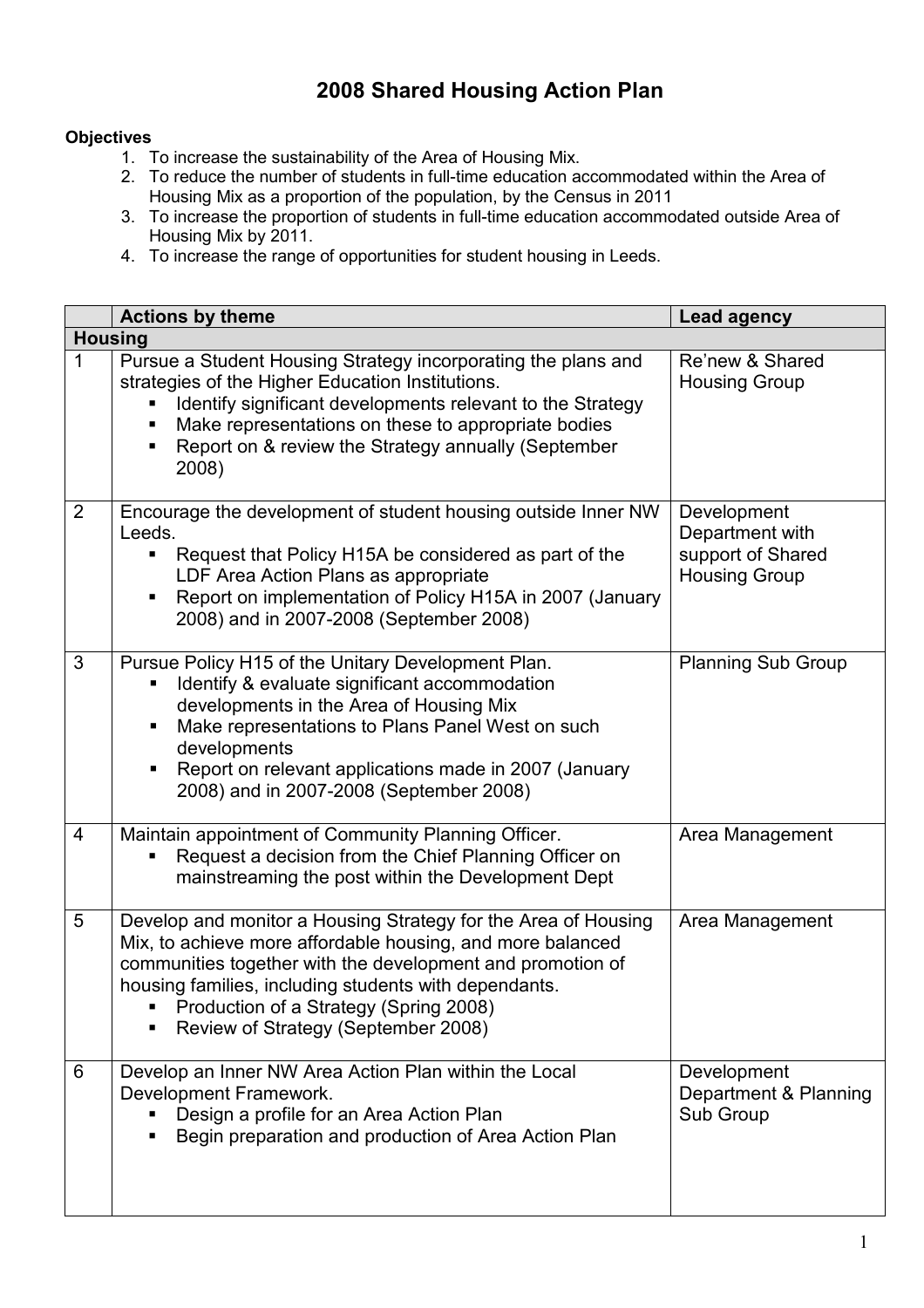| <b>Management of areas with students</b> |                                                                                                                                                                                                                                                                                                                                                                                                                                                                                                                                                                       |                                          |  |  |
|------------------------------------------|-----------------------------------------------------------------------------------------------------------------------------------------------------------------------------------------------------------------------------------------------------------------------------------------------------------------------------------------------------------------------------------------------------------------------------------------------------------------------------------------------------------------------------------------------------------------------|------------------------------------------|--|--|
| Community                                |                                                                                                                                                                                                                                                                                                                                                                                                                                                                                                                                                                       |                                          |  |  |
| $\overline{7}$                           | Communicate with students to encourage the uptake of<br>accommodation outside of the Area of Housing Mix and to<br>support student integration into all communities in which students<br>are living.<br>• Pursue communication with students and the wider<br>community through the Community Rep scheme<br>Undertake annual reviews of Community Strategies<br>п<br>Production of a range of information for students as part of<br>п<br>induction/registration activities and during key house-<br>hunting periods                                                  | Unipol, Student Unions<br>& Universities |  |  |
| 8                                        | Develop plans to promote the regeneration of the Area of<br>Housing Mix.<br>Consideration and evaluation of the 'Leeds Left Bank'<br>proposal, with a view to establishing deliverable actions<br>Report on progress (September 2008)                                                                                                                                                                                                                                                                                                                                 | Area Management                          |  |  |
| 9                                        | Support where possible the implementation of 'Headingley<br>Renaissance'.<br>Report on implementation annually (September 2008)<br>Re-establish Central Headingley Strategy Group                                                                                                                                                                                                                                                                                                                                                                                     | Area Management                          |  |  |
| 10                                       | Manage student arrivals and departures.<br>Co-ordinate agencies to manage student arrivals in<br>September<br>Co-ordinate agencies to manage student departures and<br>п<br>accommodation changeover in July<br>Create and publicise a directory of key contacts<br>responsible for streetscene, community safety, etc., in the<br>Area of Housing Mix<br>Area Management and Shared Housing Group to receive<br>and annual report on student arrivals (November 2007)<br>and departures (September 2008), including enforcement<br>actions and streetscene resources | Area Management                          |  |  |
| Social                                   |                                                                                                                                                                                                                                                                                                                                                                                                                                                                                                                                                                       |                                          |  |  |
| 11                                       | Pursue noise nuisance initiatives.<br>Review noise nuisance strategies<br>Undertake a major noise awareness initiative to coincide<br>п<br>with Noise Action Week                                                                                                                                                                                                                                                                                                                                                                                                     | <b>Environmental Health</b>              |  |  |
| 12                                       | Pursue neighbourhood policing arrangements in the Area of<br>Housing Mix.<br>Identify targets for crime reduction<br>Review crime reduction strategies<br>п<br>Report on policing in Inner NW Leeds (September 2008)<br>٠                                                                                                                                                                                                                                                                                                                                             | <b>West Yorkshire Police</b>             |  |  |
| 13                                       | Increase awareness of how to access University complaints<br>procedures and the disciplinary process.<br>Promotion of the Neighbourhood Helpline<br>п<br>Production of an annual report on the Neighbourhood<br>п<br>Helpline and the handling of complaints (August 2008)                                                                                                                                                                                                                                                                                            | <b>Universities</b>                      |  |  |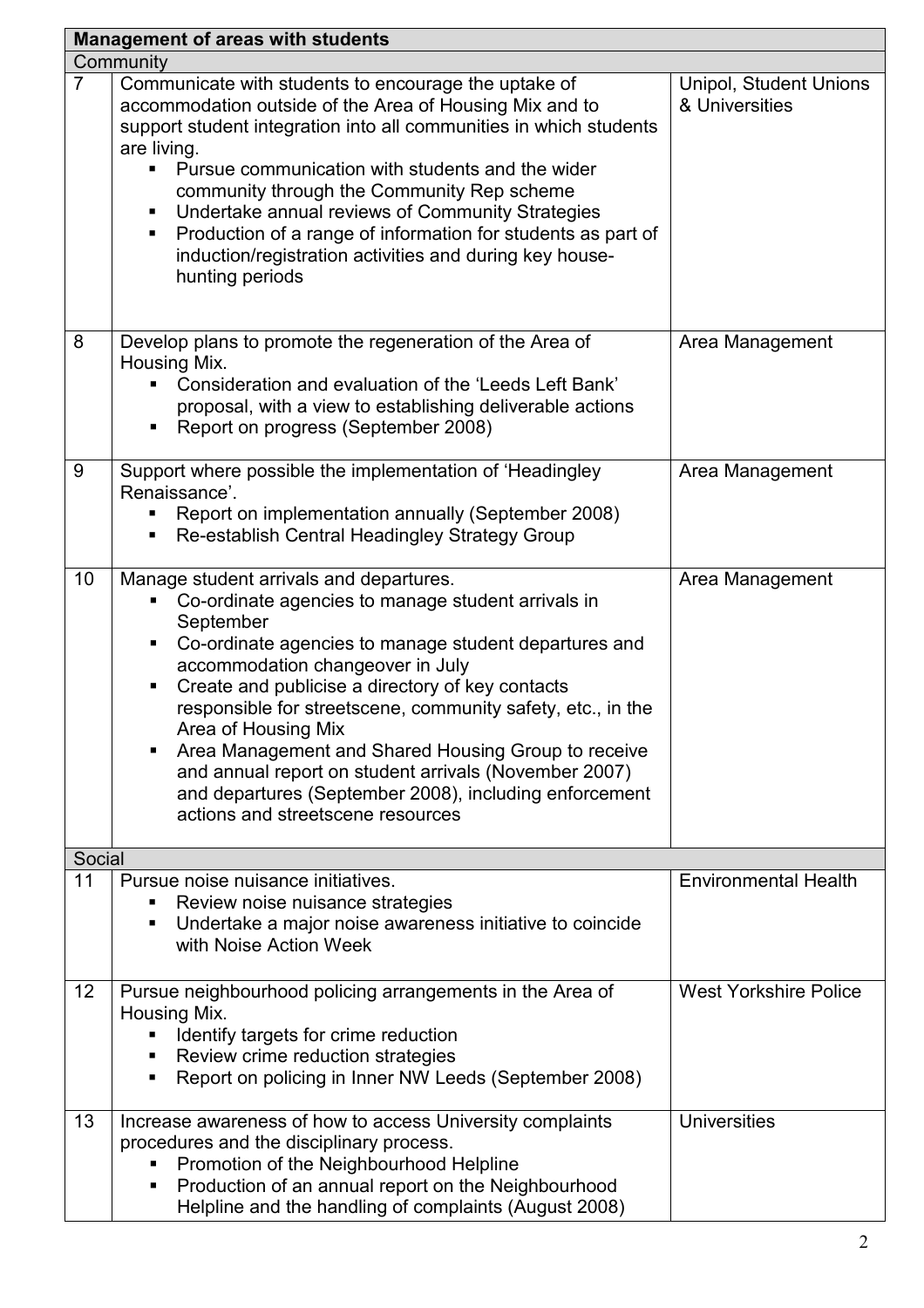| Environment           |                                                                                                                                                                                                                                                                                                                                                                                         |                                                              |  |  |  |
|-----------------------|-----------------------------------------------------------------------------------------------------------------------------------------------------------------------------------------------------------------------------------------------------------------------------------------------------------------------------------------------------------------------------------------|--------------------------------------------------------------|--|--|--|
| 14                    | Review and improve cleansing practices in the Area of Housing<br>Mix.<br>Review cleansing strategies<br>Report on cleansing action annually (September 2008)                                                                                                                                                                                                                            | Area Management &<br><b>Streetscene Services</b>             |  |  |  |
| 15                    | Pursue Direction on letting boards in Inner NW Leeds.<br>Undertake a review of the Direction on letting boards<br>Ensure the continuation of the Direction on letting boards                                                                                                                                                                                                            | Development<br>Department                                    |  |  |  |
| 16                    | Pursue implementation of Residential Parking Zones in areas<br>which will benefit from such actions.<br>Transport Sub Group to prioritise initiatives to tackle<br>parking issues in the area<br>Areas of need to be identified and referred to Highways for<br>consideration<br>Report on progress of RPZs (September 2008)                                                            | <b>Transport Sub Group</b>                                   |  |  |  |
| 17                    | Consider extending Unipol's annual garden survey and awards.<br>Extend garden surveys and award scheme                                                                                                                                                                                                                                                                                  | Unipol                                                       |  |  |  |
|                       | Economy                                                                                                                                                                                                                                                                                                                                                                                 |                                                              |  |  |  |
| 18                    | Promote a sustainable and balanced economy to ensure the long<br>term vitality and viability of Headingley town centre and the<br>surrounding area.<br>Monitor significant retail applications within Headingley<br>п<br>town centre, and other district centres within the Area of<br><b>Housing Mix</b><br>Make recommendations to Plans Panel West, in<br>accordance with objectives | Development<br>Department & Planning<br>Sub Group            |  |  |  |
| 19                    | Improve the range of outlets and the visual character of shopping<br>areas within the Area of Housing Mix.<br>Pursue Town and District Centre Schemes in Headingley<br>Assist in the progress of Kirkstall district centre<br>regeneration<br>Consider schemes to improve the visual character of<br>п<br>smaller parade and shopping areas                                             | Area Management                                              |  |  |  |
| 20                    | Monitor and enforce alcohol-related policies in Headingley town<br>centre.<br>Enforce the Headingley DPPO which bans on-street<br>п<br>drinking in Headingley Town Centre<br>Support the Cumulative Impact Policy with appropriate<br>representations<br>Report on DPPO and CIP (September 2008)                                                                                        | <b>West Yorkshire Police</b><br>& Entertainment<br>Licensing |  |  |  |
| Private rented sector |                                                                                                                                                                                                                                                                                                                                                                                         |                                                              |  |  |  |
| 21                    | Pursue HMO Licensing in the Area of Housing Mix.<br>Review the impact of Mandatory HMO Licensing<br>Submit report for discussion to Shared Housing Group on<br>п<br>the impact of HMO Licensing and the need/scope for<br>Additional Licensing (April 2008)                                                                                                                             | <b>Environmental Health</b>                                  |  |  |  |